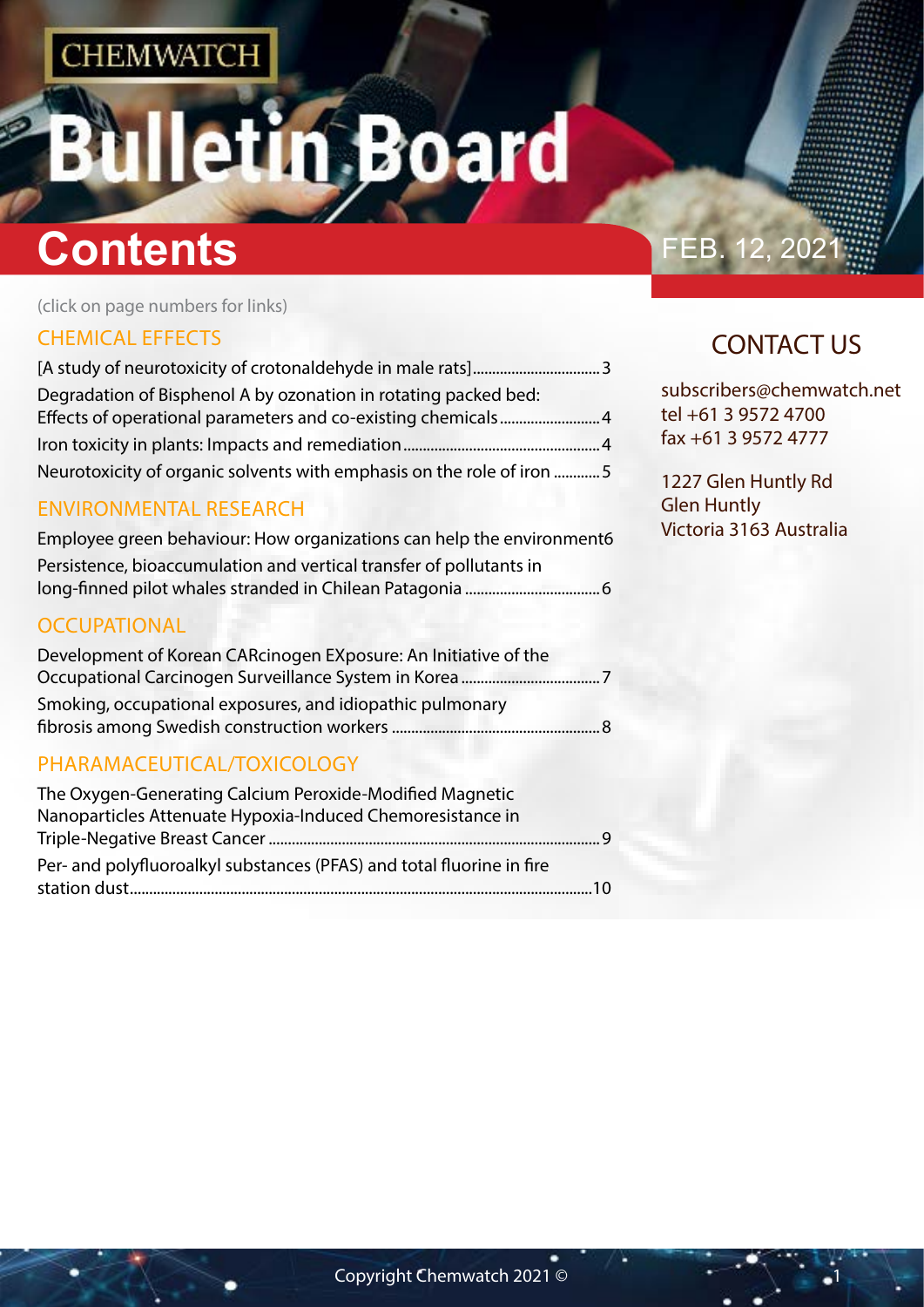# <span id="page-1-0"></span>**Bulletin Board**

Objective: To investigate the neurotoxicity of crotonaldehyde exposure in male rats and its possible mechanism of action.

**CHEMWATCH** 

Feb. 12, 2021 Feb. 12, 2021 **Technical**

Bisphenol A (BPA), a typical endocrine disrupting chemical, widely exists in water and threatens human health.

### CHEMICAL EFFECTS

### [A study of neurotoxicity of crotonaldehyde in male rats]

#### 2021-01-20

Objective: To investigate the neurotoxicity of crotonaldehyde exposure in male rats and its possible mechanism of action. Methods: From July to October 2019, 24 specific pathogen-free male Wistar rats were randomly divided into control group and 2.5, 4.5, and 8.5 mg/kg exposure groups, with 6 rats in each group, and the rats in these groups were given oral administration of crotonaldehyde solution at doses of 0.0, 2.5, 4.5, and 8.5 mg/kg, respectively, 5 times a week for 90 consecutive days. Body weight was measured after exposure, and brain tissue and liver tissue were collected. The activity of acetylcholinesterase (AChE) in brain tissue and the level of acetylcholine (ACh) in liver tissue were measured; The activities of superoxide dismutase (SOD) and glutathione peroxidase (GSH-Px) and the levels of malondialdehyde (MDA) and reduced glutathione (GSH) in brain tissue were measured; ELISA was used to measure the levels of interleukin-6 (IL-6) , interleukin-1β (IL-1β) , and tumor necrosis factor-α (TNF-α) in brain tissue. Results: Compared with the control group, the 2.5, 4.5, and 8.5 mg/kg exposure groups had a significant reduction in the activity of AChE in brain tissue, and the 8.5 mg/kg exposure group had a significant increase in the level of ACh in liver tissue (P<0.05) . Compared with the control group, the 4.5 and 8.5 mg/kg exposure groups had a significant increase in the level of MDA and significant reductions in the level of GSH and the activities of SOD and GSH-Px in brain tissue (P<0.05) . Compared with the control group, the 2.5, 4.5, and 8.5 mg/kg exposure groups had significant increases in the levels of TNF-α and IL-6 in brain tissue, and the 4.5 and 8.5 mg/kg exposure groups had a significant increase in the level of IL-1β (P<0.05) . Conclusion: Crotonaldehyde exposure can induce nervous system injury in rats, possibly by altering oxidative balance and upregulating the expression of inflammatory factors in brain tissue.

Authors: S M Zhang, Z H Zhang, B Zhang, Q Zhang Full Source: Zhonghua lao dong wei sheng zhi ye bing za zhi = Zhonghua laodong weisheng zhiyebing zazhi = Chinese journal of industrial hygiene and occupational diseases 2021 Jan 20;39(1):1-4. doi: 10.3760/ cma.j.cn121094-20200106-00015.

# **Technical**

Degradation of Bisphenol A by ozonation in rotating packed bed: Effects of operational parameters and coexisting chemicals

#### 2021-01-26

Bisphenol A (BPA), a typical endocrine disrupting chemical, widely exists in water and threatens human health. The degradation of BPA by ozone in water is limited by the gas-mass transfer due to the low solubility of ozone. In this study, a rotating packed bed (RPB) was employed to create a high gravity environment to intensify the ozone mass transfer and BPA degradation. The effects of operational parameters (rotation speed of RPB, pH of the solution, ozone concentration, BPA concentration, gas volumetric flow rate and liquid volumetric flow rate) on BPA degradation efficiency and overall volumetric mass transfer coefficient of ozone were investigated. The results show that RPB effectively promoted the ozone mass transfer and BPA degradation and can be used for the ozonation of micropollutants that have fast reaction rates with ozone. Quenching experiments suggest that both ozone and HO∙ participated in BPA degradation from acidic to alkaline environments. In addition, the effects of co-existing chemicals on BPA degradation efficiency were studied. The addition of H2O2 or Cl- had no obvious impact on BPA degradation; the addition of HCO3- is beneficial for BPA degradation while the addition of fulvic acid suppressed the degradation. These results indicate that the pH value, which affects the reaction rate between ozone and BPA, is a major factor to be considered during the ozonation of BPA in RPB. Authors: Lei Wang, Jimmy Yun, Hanxiao Zhang, Jianmeng Si, Xihong Fang, Lei Shao

Full Source: Chemosphere 2021 Jan 26;274:129769. doi: 10.1016/j. chemosphere.2021.129769.

#### Iron toxicity in plants: Impacts and remediation

#### 2021-02-06

Iron (Fe) is the fourth abundant element in the earth crust. Iron toxicity is not often discussed in plant science though it causes severe morphological and physiological disorders, including reduced germination percentage, interferes with enzymatic activities, nutritional imbalance, membrane damage, and chloroplast ultrastructure. It also causes severe toxicity to important biomolecules, which leads to ferroptotic cell death and induces structural changes in the photosynthetic apparatus, which results in retardation of carbon metabolism. However, some agronomic practices like soil remediation through chemicals, nutrients and organic

**Bulletin Board**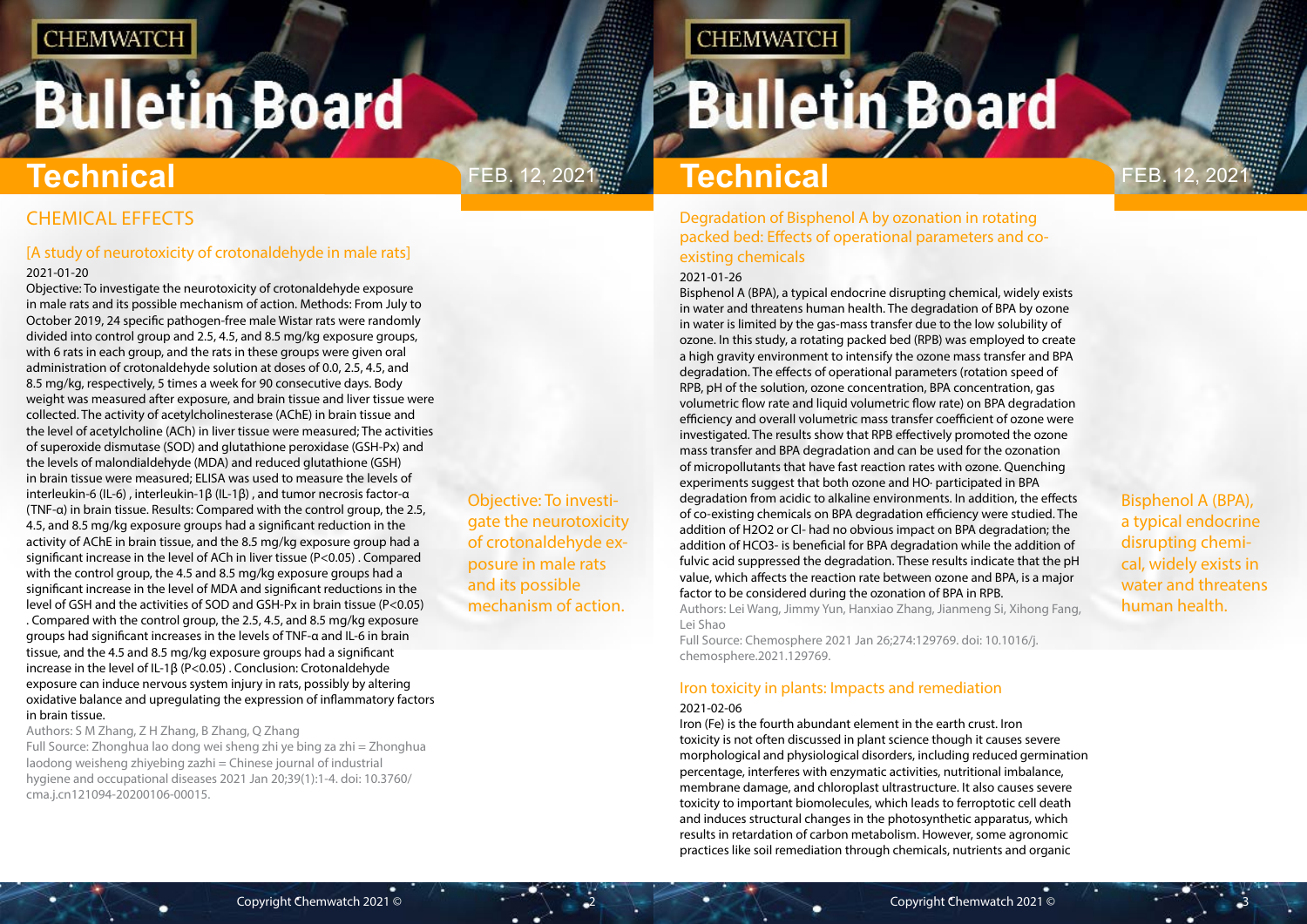# <span id="page-2-0"></span>**Bulletin Board**



Background: Exposure to organic solvents (OS) adversely affects different body systems, the central and peripheral nervous systems being the most susceptible ones.

.

# **CHEMWATCH**

# **Bulletin Board**

Organizations are intrinsically involved in climate change - both in its causes and its solutions - and there has been a growing interest in the microfactors and macrofactors that affect employee green behaviour.

# **Technical Technical**

amendments, and some breeding and genetic approaches can provide fruitful results in enhancing crop production in Fe contaminated soils. Some quantitative trait loci (QTL) have been reported for Fe tolerance in plants but the function of underlying genes are just emerging. Physiological and molecular mechanism of Fe uptake, translocation, toxicity and remediation techniques are still under experimenation. In this review, the toxic effects of Fe on seed germination, carbon assimilation, water relations, nutrient uptake, oxidative damages, enzymatic activities and overall plant growth and development have been discussed. The Fe dynamics in soil rhizosphere and role of remediation strategies, i.e., biological, physical, and chemical have also been described. Use of organic amendments, microbe, phytoremediation and biological strategies are considered to be both cost and environment friendly for the purification of Fe-conatminated soil, while to ensure better crop yield and quality the manipulation of agronomic practices are suggested. This article is protected by copyright. All rights reserved.

Authors: Noreen Zahra, Muhammad Bilal Hafeez, Kanval Shaukat, Abdul Wahid, Mirza Hasanuzzaman

Full Source: Physiologia plantarum 2021 Feb 6. doi: 10.1111/ppl.13361.

#### Neurotoxicity of organic solvents with emphasis on the role of iron

#### 2021-01-29

Background: Exposure to organic solvents (OS) adversely affects different body systems, the central and peripheral nervous systems being the most susceptible ones.

Objectives: This study investigated the role of iron in association with some neurotransmitters for diagnosis of neurotoxicity of OS. Methods: The study included 90 workers, 50 occupationally exposed to OS and 40 representing control group. Blood samples were collected from the included subjects for determination of serum iron, total iron binding capacity (TIBC), serotonin and gamma-aminobutyric acid (GABA). Results: Revealed reduction in serotonin level and serum iron. However,

the elevation in GABA and TIBC was observed. The duration of exposure was significantly correlated with iron and serotonin while it was positively correlated with GABA and TIBC.

#### Conclusions: Elevated GABA and TIBC with decreased serotonin and serum iron can be used as early diagnostic measures to detect the neurotoxic effects of OS.

Authors: Eman M Shahy, Khadiga S Ibrahim, Heba Mahdy-Abdallah, Mona M Taha, Amal Saad-Hussien, Salwa F Hafez Full Source: Journal of complementary & integrative medicine 2021 Jan 29. doi: 10.1515/jcim-2019-0103.

### ENVIRONMENTAL RESEARCH

### Employee green behaviour: How organizations can help the environment

#### 2020-12-24

Organizations are intrinsically involved in climate change - both in its causes and its solutions - and there has been a growing interest in the microfactors and macrofactors that affect employee green behaviour. On an employee level, the literature stresses the importance of values and self-concordance. On an organizational level, in contrast, recent developments emphasize environmental dynamic capabilities, leadership and human resource management practices such as training. However, an interplay between such microfactors and macrofactors suggests that organizational initiatives do not work uniformly but depend on employees' environmentalism. We thus highlight the need for a dynamic systems perspective in researching all types of employee green behaviour in organizations.

Authors: Kerrie L Unsworth, Matthew C Davis, Sally V Russell, Christian Bretter

Full Source: Current opinion in psychology 2020 Dec 24;42:1-6. doi: 10.1016/j.copsyc.2020.12.006.

#### Persistence, bioaccumulation and vertical transfer of pollutants in long-finned pilot whales stranded in Chilean Patagonia

#### 2021-01-21

Long-finned pilot whales (LFPW) are cetaceans with strong social groups often involved in mass strandings worldwide. However, these beachings occur for reasons that are not fully understood. In 2016, 124 LFPW were stranded on the Chilean Patagonian islands, offering a unique opportunity to obtain crucial information on the ecology, biology, and genetics of this population. In addition, we examined whether persistent organic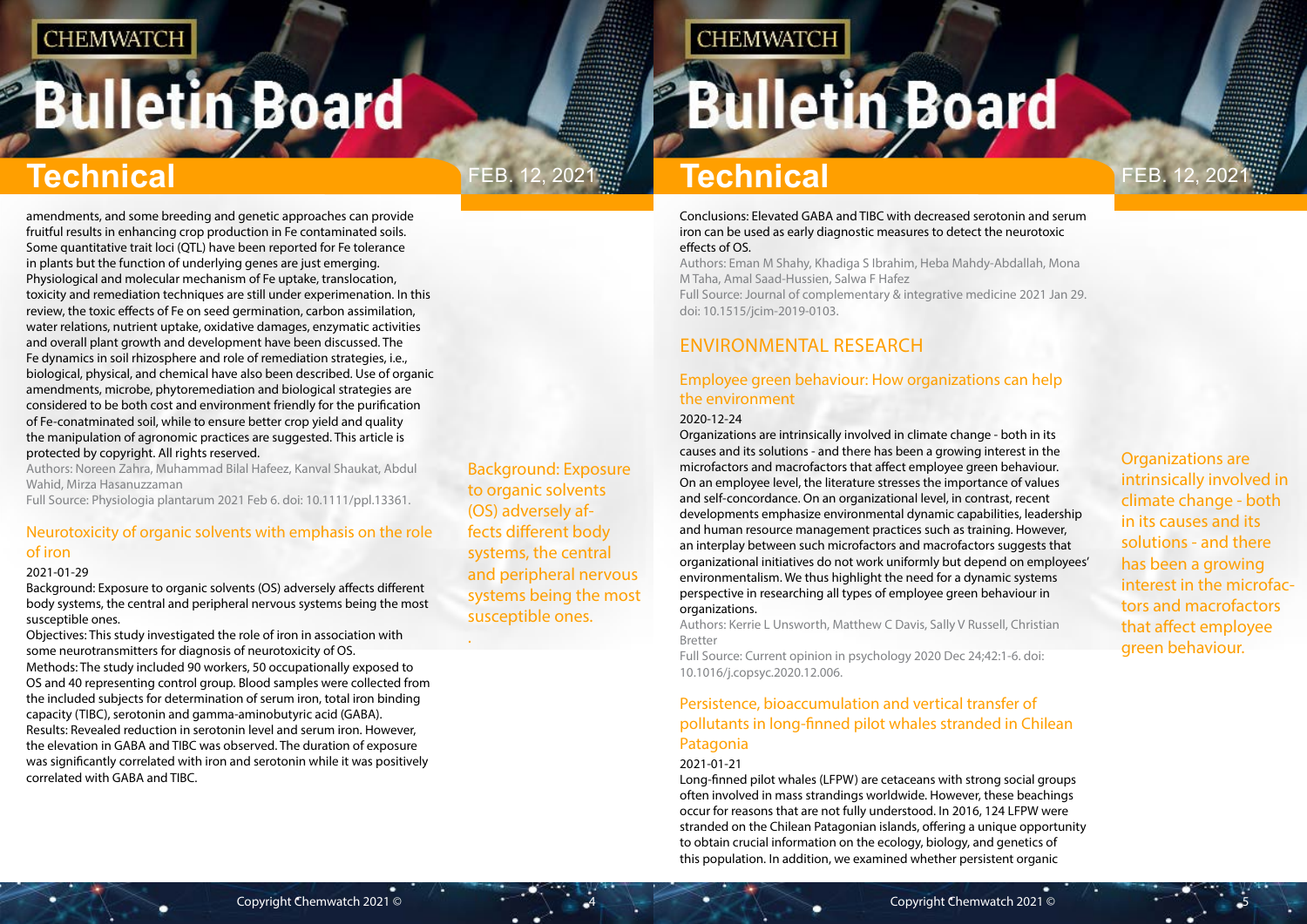# <span id="page-3-0"></span>**Bulletin Board**

# Feb. 12, 2021 Feb. 12, 2021

Objective: To prevent occupational cancers, carcinogen exposure surveillance systems have been developed in many countries.

# **CHEMWATCH**

# **Bulletin Board**

Background: Cigarette smoking and occupational exposures each have been reported to increase the risk of idiopathic pulmonary fibrosis (IPF), a disease previously considered of unknown origin.

# **Technical Technical**

pollutants (POPs) and trace elements (TEs) were responsible for this mass mortality. Stable isotopes (δ13C & δ15N) and genetic analyses were used to reconstruct the trophic ecology, social structure, and kinship of LFPW and compared to POPs and TEs levels found in LFPW. Mitochondrial DNA analyses on 71 individuals identified four maternal lineages within the stranded LFPW. Of these animals, 32 individuals were analyzed for a suite of POPs, TEs, and lipid content in blubber. The highest levels were found for ΣDDXs (6 isomers) (542.46  $\pm$  433.46 ng/g, lw) and for total Hg (2.79  $\pm$ 1.91 mg/kg, dw). However, concentrations found in these LFPW were lower than toxicity thresholds and those reported for LFPW stranded in other regions. Evidence was found of ΣDDX, Σ7PCBs, and Cd bioaccumulation and maternal transfer of POPs in mother/offspring groups. Nevertheless, no clear relationship between contaminant concentrations and LFPW mortality was established. Further research is still needed to assess LFPW populations including conservations status and exposure to chemicals in remote areas such as Patagonia.

Authors: Ana M Garcia-Cegarra, Jean-Luc Jung, Rodrigo Orrego, Janeide de A Padilha, Olaf Malm, Bernardo Ferreira-Braz, Ricardo E Santelli, Karla Pozo, Petra Pribylova, Mario Alvarado-Rybak, Claudio Azat, Karen A Kidd, Winfred Espejo, Gustavo Chiang, Paulina Bahamonde

Full Source: The Science of the total environment 2021 Jan 21;770:145259. doi: 10.1016/j.scitotenv.2021.145259.

### **OCCUPATIONAL**

#### Development of Korean CARcinogen EXposure: An Initiative of the Occupational Carcinogen Surveillance System in Korea

#### 2021-02-02

Objective: To prevent occupational cancers, carcinogen exposure surveillance systems have been developed in many countries. This study aimed to develop a carcinogen exposure database specific to South Korea. Methods: Twenty known human carcinogens were selected for this study. The International Standard Classification of Industry was used for a classification scheme of industries. Three nationwide occupational exposure databases, the Work Environment Measurement Database, the Special Health Examination Database, and the Work Environment Condition Survey, were used to calculate reference exposure prevalence estimates by carcinogen and industry. Then, 37 professional industrial hygienists with at least 19 years of field experience provided their own

exposure prevalence estimates, after reviewing the abovementioned reference estimates derived from three data sources. The median value of the experts' estimates was used as the final exposure prevalence. Finally, the number of exposed workers was computed by multiplying the final exposure prevalence by the number of workers extracted from the 2010 national census data by carcinogen and industry. Results: The exposure prevalence and the number of exposed workers were calculated according to 20 carcinogen and 228 minor industrial

groups, assuming year 2010 circumstances. The largest population was exposed to welding fumes (326 822 workers), followed by ultraviolet radiation (238 937 workers), ionizing radiation (168 712 workers), and mineral oil mist (146 798 workers).

Conclusions: Our results provide critical data on carcinogen exposure for the prevention of occupational cancers.

Authors: Dong-Hee Koh, Ju-Hyun Park, Sang-Gil Lee, Hwan-Cheol Kim, Sangjun Choi, Hyejung Jung, Inah Kim, Donguk Park Full Source: Annals of work exposures and health 2021 Feb 2;wxaa135. doi: 10.1093/annweh/wxaa135.

#### Smoking, occupational exposures, and idiopathic pulmonary fibrosis among Swedish construction workers 2021-02-05

Background: Cigarette smoking and occupational exposures each have been reported to increase the risk of idiopathic pulmonary fibrosis (IPF), a disease previously considered of unknown origin. We investigated the risk of IPF mortality associated with combined smoking and occupational exposures. Methods: A registry study of Swedish construction workers ( $N = 389,132$ ), linked baseline smoking and occupational data with registry data on cause of death and hospital care diagnoses. Occupation was classified by the likelihood of exposure to vapors, gases, dusts, or fumes using a job-exposure matrix. Those likely exposed to asbestos or silica were excluded from the analysis. Age-adjusted relative risks [RRs] were calculated using Poisson regression. Follow-up observation began at age 40 and ended at age 89. Results: Heavy smokers at baseline who were exposed to inorganic dusts during their working life had an increased risk of IPF mortality (RR 1.70; 95% confidence interval [CI] 1.11-2.60), while there was no statistically increased risk in the other exposure groups. There were dose-response relationships between smoking at baseline and IPF mortality among both unexposed and dust exposed workers, with similar risk for dust exposed and unexposed, except among baseline heavy smokers, where workers